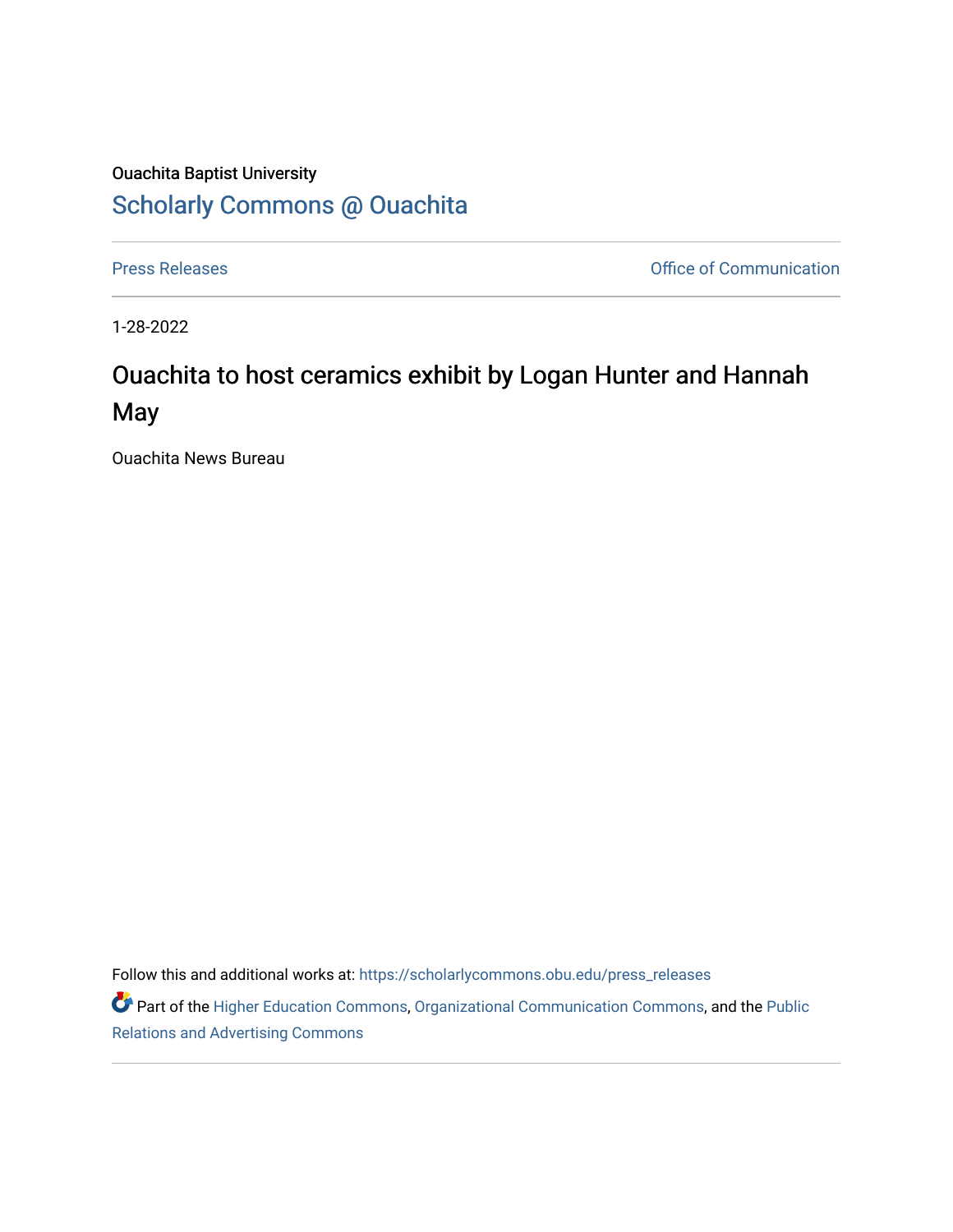## **BAPTIST UNIVERS**



For immediate release **Ouachita to host ceramics exhibit by Logan Hunter and Hannah May** January 28, 2022 For more information, contact OBU's news bureau at [newsbureau@obu.edu](mailto:newsbureau@obu.edu) or (870) 245-5208

ARKADELPHIA, Ark.—The Rosemary Gossett Adams Department of Art & Design in Ouachita Baptist University's School of Fine Arts is hosting an exhibit of ceramics works by Arkansas artists Logan Hunter and Hannah May through Feb. 18 in the Adams Gallery of Moses-Provine Hall. The exhibit is part of Ouachita's 2021-22 Guest Artist Series; it is free and open to the public.

Hunter and May met and began collaborating as studio art students at the University of Arkansas at Little Rock. Since 2012, they have taught ceramics and helped establish community ceramics classes and spaces around the state. They work out of their studio, Hunter & May Pottery, in Hensley, Ark.

Hunter's recent work explores themes of movement and place, incorporating imagery inspired by his travels in the Midwest and South. May considers the concept of security in her work, using chairs as symbols of rest, safety and the life cycle of material objects.

"I am so excited about this show. It is absolutely stunning," said Carey Roberson, associate professor of art at Ouachita. "One of the things that strikes me about Hannah's and Logan's work is how they really explore the materiality of clay, whether this is being done by the elegant wheel-thrown forms of Hannah's functional works or the cracking earthiness of Logan's sculptural works. It is so fascinating to see two